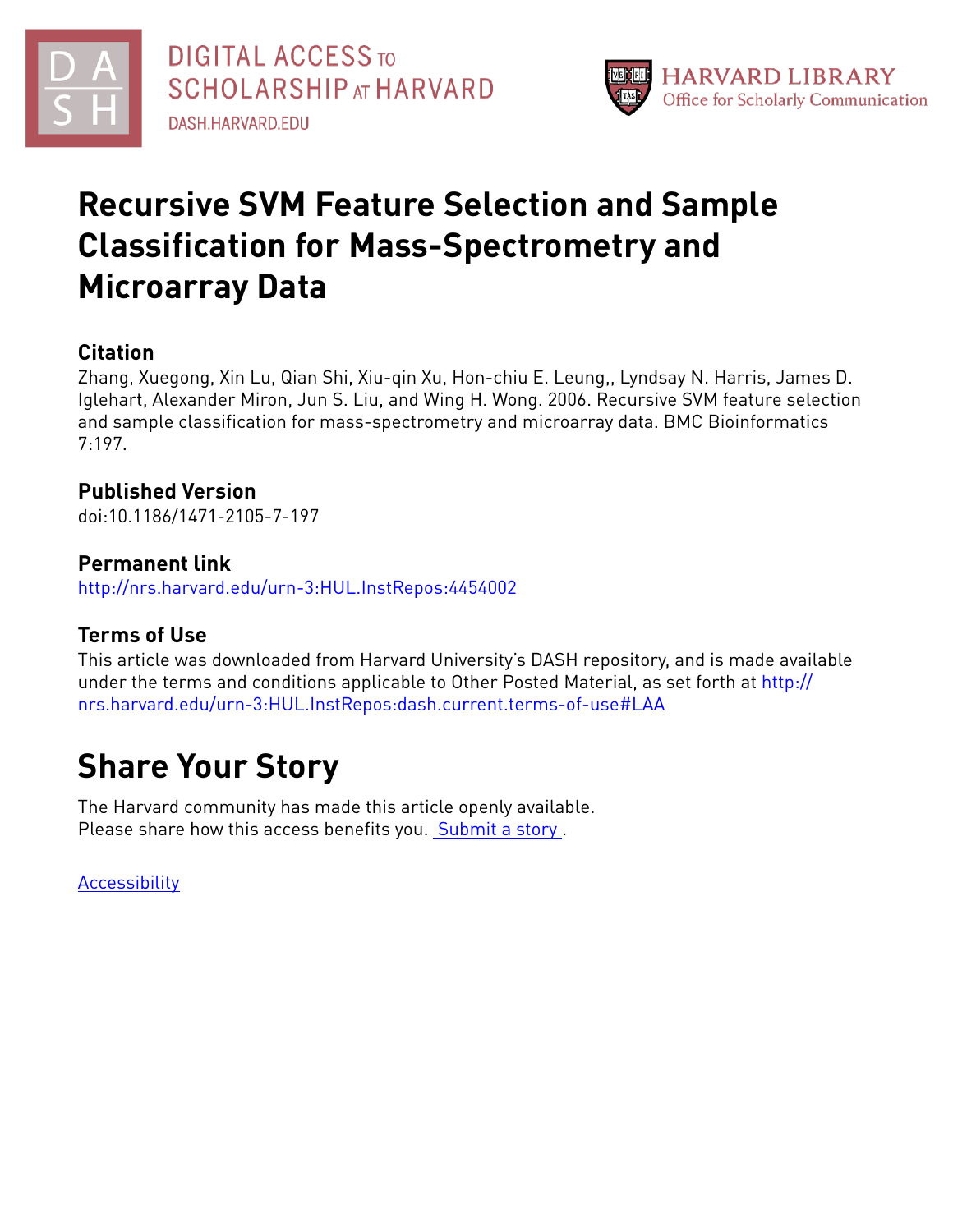### Methodology article **[Open Access](http://www.biomedcentral.com/info/about/charter/)**

## **Recursive SVM feature selection and sample classification for mass-spectrometry and microarray data**

Xuegong Zhang\*†1, Xin Lu†2,3, Qian Shi3, Xiu-qin Xu4, Hon-chiu E Leung4, Lyndsay N Harris<sup>3</sup>, James D Iglehart<sup>3</sup>, Alexander Miron<sup>3</sup>, Jun S Liu<sup>5</sup> and Wing H Wong<sup>6</sup>

Address: 1Bioinformatics Div, TNLIST and Dept of Automation. Tsinghua University, Beijing, 100084, China, 2Dept of Biostatistics, Harvard School of Public Health, 655 Huntington Ave., Boston, MA 02115, USA, 3Department of Cancer Biology, Dana-Farber Cancer Institute, Boston, MA, 02115, USA, 4Medical Proteomics and Bioanalysis Section, Genome Institute of Singapore, Singapore, 5Dept of Statistics, Harvard University, 1 Oxford St., Cambridge, MA 02138, USA and 6Department of Statistics, Stanford University, Stanford, CA 94305, USA

Email: Xuegong Zhang\* - xgzhang@tsinghua.edu.cn; Xin Lu - xinlu@hsph.harvard.edu; Qian Shi - Qian\_Shi@dfci.harvard.edu; Xiuqin Xu - jxu@escellinternational.com; Hon-chiu E Leung - leunge@gis.a-star.edu.sg; Lyndsay N Harris - lyndsay\_harris@dfci.harvard.edu; James D Iglehart - JIGLEHART@PARTNERS.ORG; Alexander Miron - Alexander\_Miron@dfci.harvard.edu; Jun S Liu - jliu@stat.harvard.edu; Wing H Wong - whwong@stanford.edu

\* Corresponding author †Equal contributors

Published: 10 April 2006

*BMC Bioinformatics*2006, **7**:197 doi:10.1186/1471-2105-7-197

[This article is available from: http://www.biomedcentral.com/1471-2105/7/197](http://www.biomedcentral.com/1471-2105/7/197)

© 2006Zhang et al; licensee BioMed Central Ltd.

This is an Open Access article distributed under the terms of the Creative Commons Attribution License [\(http://creativecommons.org/licenses/by/2.0\)](http://creativecommons.org/licenses/by/2.0), which permits unrestricted use, distribution, and reproduction in any medium, provided the original work is properly cited.

Received: 23 January 2006 Accepted: 10 April 2006

#### **Abstract**

**Background:** Like microarray-based investigations, high-throughput proteomics techniques require machine learning algorithms to identify biomarkers that are informative for biological classification problems. Feature selection and classification algorithms need to be robust to noise and outliers in the data.

**Results:** We developed a recursive support vector machine (R-SVM) algorithm to select important genes/biomarkers for the classification of noisy data. We compared its performance to a similar, state-of-the-art method (SVM recursive feature elimination or SVM-RFE), paying special attention to the ability of recovering the true informative genes/biomarkers and the robustness to outliers in the data. Simulation experiments show that a 5 %-~20 % improvement over SVM-RFE can be achieved regard to these properties. The SVM-based methods are also compared with a conventional univariate method and their respective strengths and weaknesses are discussed. R-SVM was applied to two sets of SELDI-TOF-MS proteomics data, one from a human breast cancer study and the other from a study on rat liver cirrhosis. Important biomarkers found by the algorithm were validated by follow-up biological experiments.

**Conclusion:** The proposed R-SVM method is suitable for analyzing noisy high-throughput proteomics and microarray data and it outperforms SVM-RFE in the robustness to noise and in the ability to recover informative features. The multivariate SVM-based method outperforms the univariate method in the classification performance, but univariate methods can reveal more of the differentially expressed features especially when there are correlations between the features.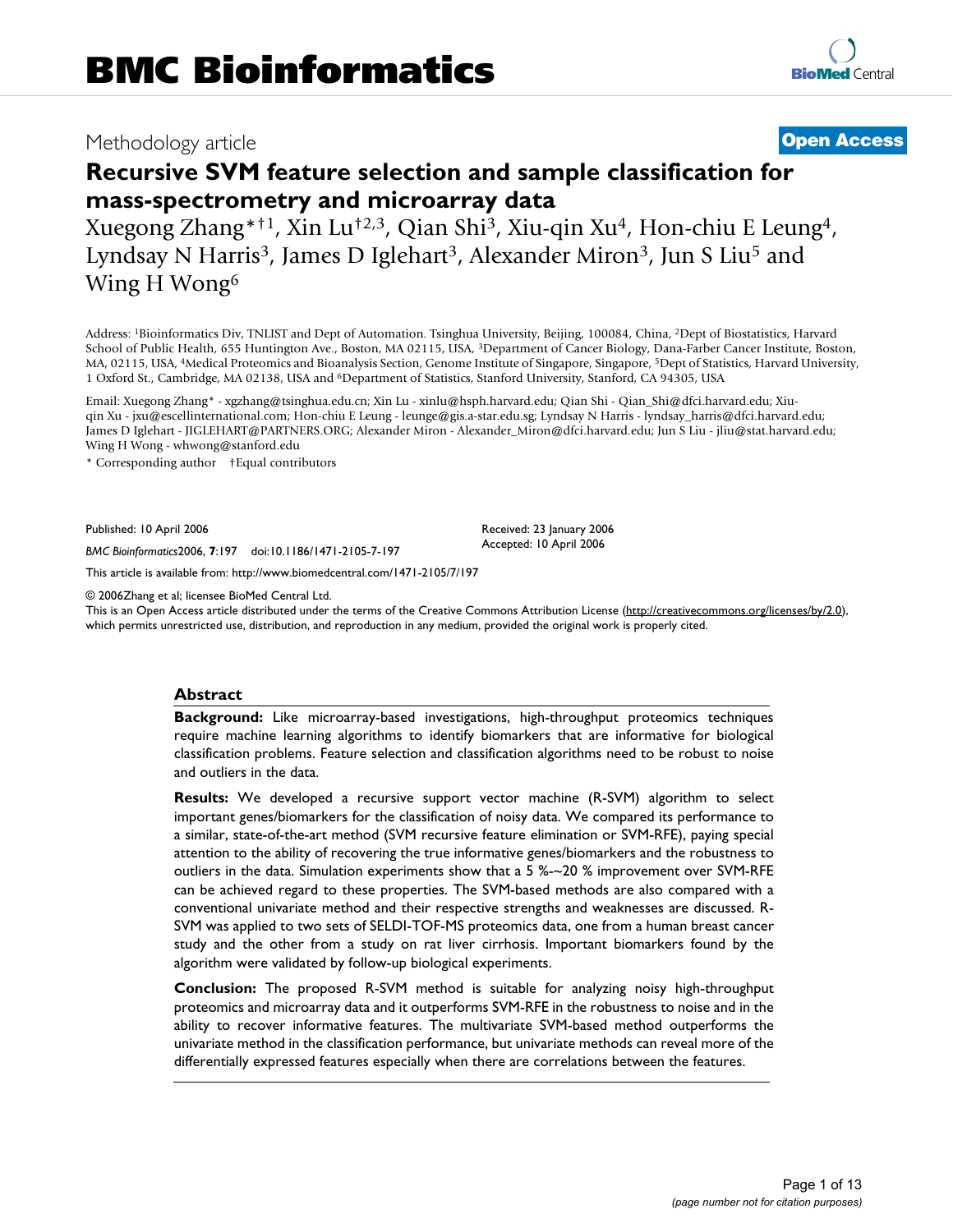### **Background**

Accurate classification of patients with complex diseases such as cancer is crucial for successful treatment of the diseases. High-throughput proteomics techniques based on mass spectrometry (MS) have made it possible to investigate proteins over a wide range of molecular weights in a style similar to gene expression studies with DNA microarrays. The advancement of these techniques has generated many analytic challenges, among which a central task is to discover 'signature' protein profiles specific to each pathologic state (e.g. normal vs. cancer) or differential profiles between experimental conditions (e.g drug responses) from high-dimensional data [1]. The technique of Surface Enhanced

Laser Desorption/Ionization Time-of-Flight Mass Spectrometry (SELDI-TOF-MS) [2] has been used in many recent disease studies [3-5]. Although it is a convenient method for screening a cohort of samples and finding promising protein markers from serum or plasma samples, it suffers from a relatively low sensitivity and specificity and a high noise level [6].

Like in many other biological studies, a key difficulty in such high-throughput studies is the noisy nature of the data, which can be caused by the intrinsic complexity of the biological problems, as well as experimental and technical imperfections. Another difficulty arises from the high dimensionality of the data. Similar to the situation in microarray studies, typically one proteomics investigation only involves several tens of samples but the measured points on the mass spectrum can be in the thousands or more. Even after pre-processing steps such as peak and/or biomarker detection, the dimensionality is usually still larger than or comparable to the sample size. This makes many standard pattern classification algorithms fail. For those that do work theoretically, there is a high risk of overfitting due to the small sample size. Thus, there is an algorithmic need for feature selection in addition to the biological need of discovering a manageable set of key molecular factors (genes or biomarkers) behind the disease. As observed in [7] and other investigations, for machine learning methods such as support-vector machines (SVMs) that can work at high-dimensionality, dimension reduction could still improve the performance dramatically. However, it should be noted that when validating the performance of a classification algorithm with feature-selection steps, the feature selection procedure should also be validated simultaneously to avoid bias in the assessment. Also, due to the small sample size, the cross-validation prediction of the algorithm's performance tends to have a high variance. Thus, we should pay more attention to properties related to generalization ability rather than the prediction performance *per se*. We suspect that failing to do so may be a reason why good

results published from one investigation may not be reproduced by other investigations.

Guyon et. al. [7] proposed a SVM-RFE (support vector machine recursive feature elimination) algorithm to recursively classify the samples with SVM and select genes according to their weights in the SVM classifiers. We proposed a method R-SVM with a similar recursive strategy but used a different criterion to evaluate and select the most important genes [8], and a correct scheme to estimate the prediction performance. In this paper, we describe the R-SVM method with a voting scheme for feature selection and compare its performance with SVM-RFE on simulation data and two SELDI-TOF-MS datasets, one on rat liver cirrhosis and another on human breast cancer. We found that cross-validation prediction performances of R-SVM and SVM-RFE were nearly the same, but R-SVM was more robust to noise and outliers in discovering informative genes and therefore has better accuracy on independent test data.

R-SVM and SVM-RFE represent typical machine-learningbased multivariate approaches for the task. Conventional univariate methods are also frequently used for feature selection and classification. We compared the SVM-based methods with the weighted-voting (WV) method [9] on simulation studies, and discussed their respective strengths and weaknesses. Although our real applications were conducted on MS data, the method can be applied broadly to microarray data and other high-throughput genomics and proteomics data.

#### **Results and discussion** *Simulated data sets*

We generated three types of simulated data to investigate the characteristics of the feature selection and classification methods. The basic simulation model for the first two types of data is as follows: Each sample contains simulated expression values of 1000 genes. Among all the genes, 300 are "informative" ones, each following independently the Gaussian distribution *N*(0.25, 1) for class 1 and *N*(-0.25, 1) for class 2. The rest 700 "uninformative" genes follow independently *N*(0,1) for both classes. For each simulation experiment, we generated a training set of 100 samples (50 for each class) and an independent test set of 1000 samples (500 for each class). The two types of simulated data were generated by adding noises to this general model in different ways. The first type (Data-G) mimics the situation where some of the gene expressions in some samples are outliers. For the informative genes, we randomly chose 5% of expression values in all samples as outliers by making them to follow *N*(0.25, 100) for the class-1 sample and *N*(-0.25, 100) for the class-2 sample. The second type of simulated datasets (Data-S) is constructed to contain 5% "outlier samples," which were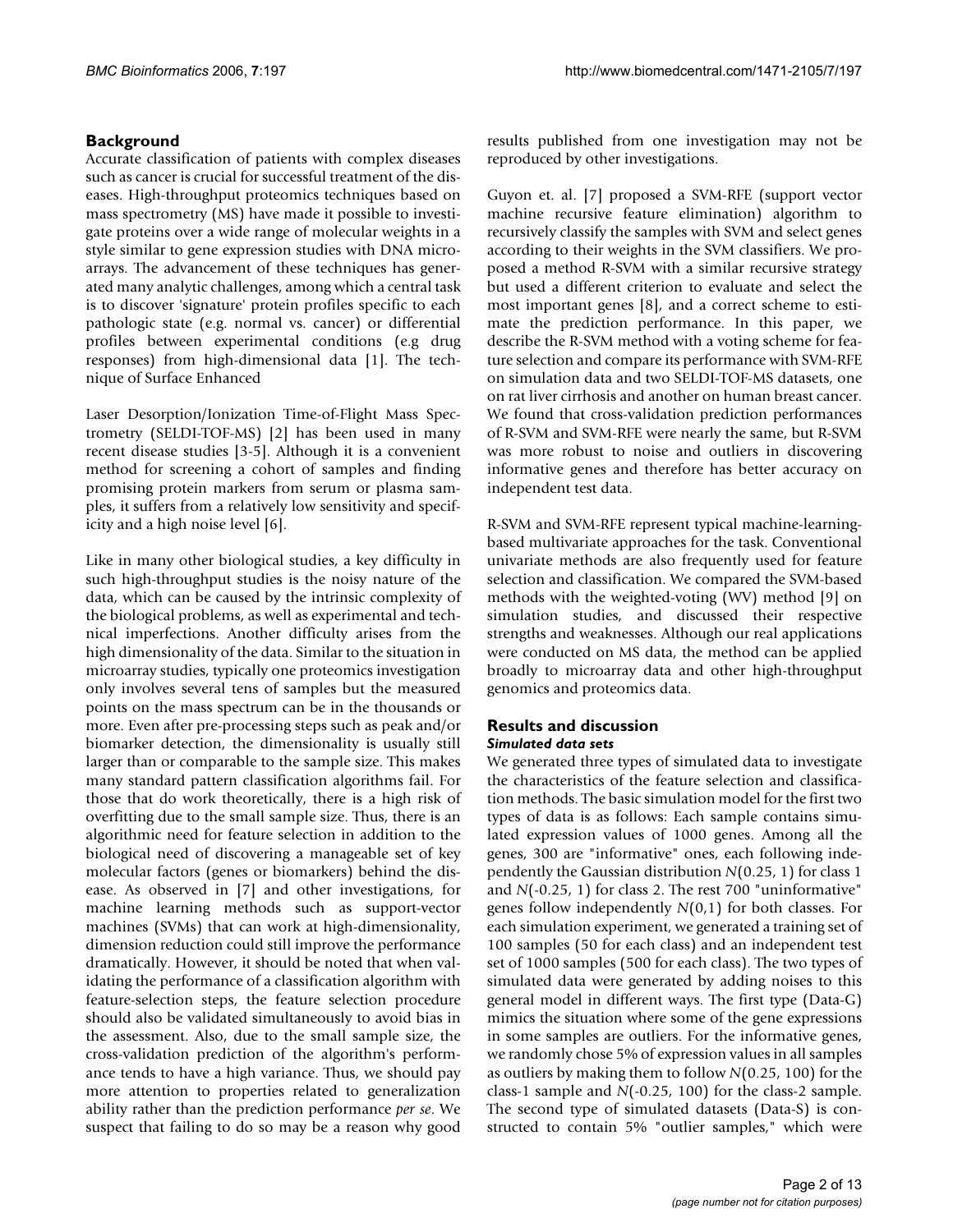| Level <sup>a</sup> | <b>ReduceSVb</b> | $P$ (sv-diff) <sup>c</sup> | ReduceTest <sup>d</sup> | $P$ (test-diff) <sup>e</sup> | <b>ImproveRecf</b> | $P$ (rec-diff) $8$ |
|--------------------|------------------|----------------------------|-------------------------|------------------------------|--------------------|--------------------|
| 800                | 4.01%            | $1.81E-42$                 | $-7.70%$                | 4.72E-03                     | $-3.90%$           | $1.71E-39$         |
| 600                | 5.77%            | $1.74E-49$                 | $-2.50%$                | 4.64E-01                     | $-1.70%$           | $5.21E - 15$       |
| 500                | 6.83%            | 2.75E-51                   | $-4.00%$                | $1.62E - 01$                 | $-0.30%$           | 0.079189           |
| 400                | 8.35%            | 3.26E-60                   | 2.80%                   | 3.48E-01                     | 1.10%              | 4.48E-06           |
| 300                | 9.33%            | 3.83E-58                   | 7.40%                   | 3.65E-02                     | 3.70%              | $1.77E-31$         |
| 200                | 8.22%            | I.28E-48                   | 19.20%                  | 6.36E-09                     | 6.30%              | 5.79E-44           |
| 150                | 8.55%            | 1.51E-53                   | 19.50%                  | $1.16E-08$                   | 7.10%              | 9.76E-46           |
| 100                | 4.97%            | 6.20E-22                   | 11.90%                  | I.83E-04                     | 6.00%              | $6.43E - 40$       |
| 90                 | 5.84%            | I.66E-27                   | 13.70%                  | 4.20E-06                     | 4.60%              | L07E-30            |
| 80                 | 5.17%            | 8.20E-29                   | 12.40%                  | 4.14E-06                     | 4.50%              | 7.12E-29           |
| 70                 | 4.14%            | $1.46E-27$                 | 8.50%                   | 4.77E-04                     | 3.80%              | I.05E-24           |
| 60                 | 3.10%            | $1.23E-20$                 | 10.20%                  | 3.14E-05                     | 3.40%              | 4.99E-24           |
| 50                 | 2.27%            | 2.01E-15                   | 10.20%                  | 4.11E-06                     | 2.90%              | 2.37E-21           |

|  |  | Table 1: Comparison of R-SVM and SVM-RFE on Data-G (with gene outliers) |
|--|--|-------------------------------------------------------------------------|
|--|--|-------------------------------------------------------------------------|

a Level: The number of features selected in each recursive step. With all of the 1000 features, there is no difference between R-SVM and SVM-RFE because no feature selection happened.

<sup>b</sup> ReduceSV: Relative reduction in the mean number of support vectors used by R-SVM comparing to that by SVM-RFE, calculated as: (average #SV<sub>R-SVM</sub>)/(average #SV<sub>SVM-RFE</sub>).

e P(sv-diff). The p-value of the observed difference in numbers of SVs, by paired t-test.

d ReduceTest: Relative reduction in the mean test error rates of SVM models with R-SVM-selected features comparing to that with SVM-RFE

selected features, calculated as: (average TestError<sub>SVM-RFE</sub> - average TestError<sub>R-SVM</sub>)/(average TestError<sub>SVM-RFE</sub>). e P(test-diff): The p-value of the observed difference in test error rates, by paired t-test.

f ImproveRec: Relative improvement in the proportion of recovered informative genes by R-SVM than that by SVM-RFE, calculated as: (average #REC<sub>R-SVM</sub>-average #REC<sub>SVM-RFE</sub>)/(average #REC<sub>SVM-RFE</sub>), where #REC is the number of recovered true informative genes with the method stated in the subscript.

g P(rec-diff): The p-value of the observed difference in proportion of recovered true informative genes, by paired t-test.

made by randomly picking 5% of the samples and increasing the standard deviation of every gene in these samples by 10 fold. We did 100 simulations for each type of the data (Data-G and Data-S).

The above two simulation models are over-simplified in many aspects. To mimic more realistic situations, we generated the third type of simulated data based on a real human breast cancer microarray dataset obtained with Affymetrix U133 Plus 2.0 microarrays. The dataset originally contains 78 estrogen receptor positive (ER+) cases and 54 estrogen receptor negative (ER-) cases. The data were normalized by the GCRMA algorithm [10,11], and the gene (probe-set) expression levels were log2-transformed. According to our previous experiments as well as published work (e.g., [12,13]), the ER status is one of the most predominant partitioning factors for molecular classification of breast cancer. We therefore took the differentially expressed genes between the two classes as "truly informative" genes. We extracted the genes whose average differences between the two classes are greater than 0.3, which gave us 16,722 genes (if we use t-test tofind the differentially expressed genes, there will be 24,414 genes come out with FDR-adjusted p-value cutoff 0.05). From these genes, we randomly selected 300 to be the "informative genes" in the simulation dataset. Then, we randomly took another 700 genes and "force" them to be uninformative by permuting their sample labels. By combining the "informative genes" and "uninformative genes", we obtained a simulated dataset in which there are 300 informative genes and 700 uninformative genes. The correlations among the informative genes and among the uninformative genes are the same as those in the original dataset. From this dataset, we randomly took 45 ER+ and 30 ER- samples as the training set, and used the remaining samples as independent test set. We generated 100 sets of data by this strategy. We call this type of datasets *Data-R* in our experiments.

#### *Real SELDI proteomics data sets*

We applied the two SVM-based methods to two real SELDI-TOF-MS proteomics datasets. The first dataset is from a rat model used to discover serum biomarkers of liver cirrhosis [14]. It contains serum protein profiles of 26 normal rats and 69 thioacetamide-induced liver cirrhosis rats. The biomarker function of Ciphergen ProteinChip software 3.0 detected 93 biomarkers from the raw data. They were normalized according to their mean values, small values were truncated to 1 and all biomarkers were log transformed. The second proteomics dataset came from a human breast cancer study. We obtained plasma samples from 75 breast cancer patients and 61 healthy women [15]. The plasma samples were pH-fractionated and analyzed by SELDI-TOF-MS. The Ciphergen Protein-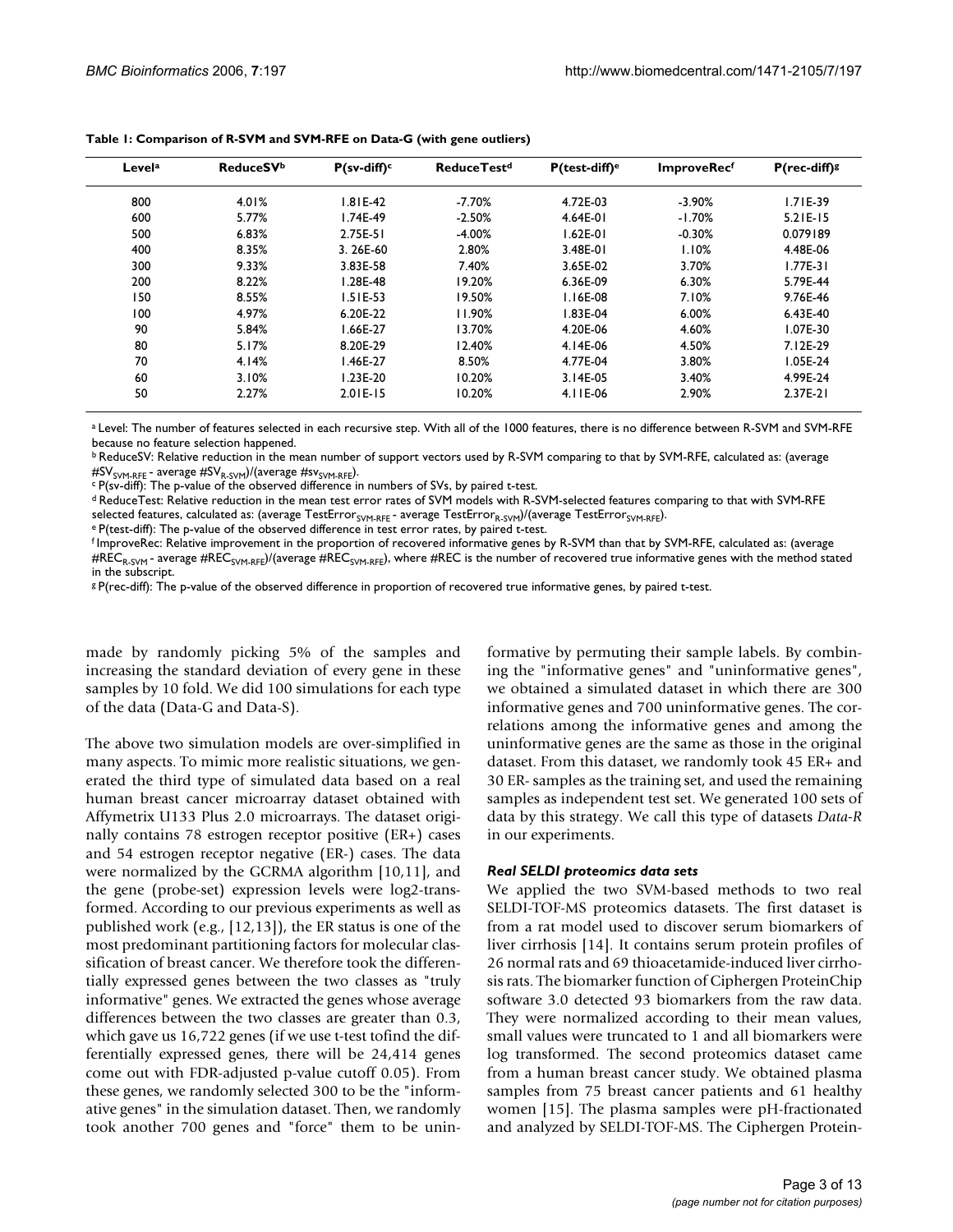| Level <sup>a</sup> | <b>ReduceSV</b> <sup>b</sup> | $P$ (sv-diff) <sup>c</sup> | ReduceTest <sup>d</sup> | $P$ (test-diff) <sup>e</sup> | <b>ImproveRecf</b> | $P$ (rec-diff) <sup>g</sup> | Redu-<br>ceOSVh | $P$ (osv-diff) <sup>i</sup> |
|--------------------|------------------------------|----------------------------|-------------------------|------------------------------|--------------------|-----------------------------|-----------------|-----------------------------|
| 800                | 3.25%                        | 4.49E-41                   | -65.19%                 | 5.65E-36                     | $-10.14%$          | 3.36E-75                    | 50.37%          | 5.97E-35                    |
| 600                | 5.80%                        | .90E-57                    | $-70.27%$               | 3.04E-35                     | $-7.14%$           | 5.18E-56                    | 72.28%          | I.I0E-49                    |
| 500                | 7.02%                        | 8.20E-63                   | -59.63%                 | L81E-37                      | $-5.13%$           | 3.37E-39                    | 80.54%          | I.I7E-56                    |
| 400                | 8.26%                        | L68E-67                    | $-41.43%$               | 8.31E-25                     | $-2.57%$           | $4.53E-12$                  | 89.04%          | $2.51E-64$                  |
| 300                | 7.72%                        | l.20E-58                   | $-19.14%$               | 2.18E-13                     | 0.75%              | 4.92E-02                    | 93.44%          | 7.46E-65                    |
| 200                | 7.21%                        | 4.54E-51                   | $-6.53%$                | 2.56E-04                     | 4.00%              | 7.15E-16                    | 93.91%          | I.47E-61                    |
| 150                | 9.13%                        | I.29E-71                   | 2.63%                   | $1.20E - 01$                 | 6.47%              | 8.41E-23                    | 93.59%          | $6.27E-61$                  |
| 100                | 8.30%                        | I.42E-64                   | 5.56%                   | 8.04E-04                     | 7.69%              | 3.50E-22                    | 92.44%          | I.33E-61                    |
| 90                 | 8.36%                        | 2.01E-72                   | 4.31%                   | I.15E-02                     | 6.99%              | 8.74E-19                    | 91.37%          | 2.60E-61                    |
| 80                 | 8.01%                        | $6.63E - 71$               | 4.45%                   | I.99E-02                     | 6.99%              | $9.33E - 18$                | 90.26%          | 2.65E-60                    |
| 70                 | 7.17%                        | I.29E-67                   | 6.59%                   | 3.78E-04                     | 7.52%              | 2.80E-16                    | 88.56%          | 7.55E-62                    |
| 60                 | 6.67%                        | 2.65E-65                   | 6.16%                   | 2.32E-03                     | 7.27%              | $5.72E - 13$                | 86.38%          | 2.60E-62                    |
| 50                 | 5.82%                        | I.08E-58                   | 7.70%                   | I.34E-04                     | 7.42%              | $3.71E-12$                  | 83.82%          | I.23E-61                    |

**Table 2: Comparison of R-SVM and SVM-RFE on Data-S (with sample outliers)**

a,b,c,d,e,f,g same as in Table 1.

h ReduceOS V: Relative reduction in the number of outlier support vectors (the outlier samples being taken as support vectors) in R-SVM comparing to that in SVM-RFE, calculated as: (average #OSV<sub>SVM-RFE</sub> - average #OSV<sub>R-SVM</sub>)/(average #OSV<sub>SVM-RFE</sub>), where #OSV denotes the number

of outlier samples being taken as support vectors by the method mentioned in subscript.

i P(osv-diff): The p-value of observed difference in OVS, by paired t-test.

Chip software 3.1 detected 98 biomarkers, which were preprocessed in the same way as for the rat liver cirrhosis data.

#### *Comparison of R-SVM with SVM-RFE on simulated datasets*

We first compared the performance of R-SVM to SVM-RFE on Data-G and Data-S. For each of these datasets, we applied R-SVM and SVM-RFE to perform gene selection, built SVM models on training data with selected genes, and tested the models on the independent test data. Experiments were done 100 times for each data type. The following aspects of performances are inspected at each level of gene selection: number of SVs (support vectors,

see Method) used in the SVM model, test error, the percentage of true informative features recovered in the selection, and for Data-S the number of outlier samples used as SVs. Tables 1 and 2 show the relative improvements of R-SVM over SVM-RFE with regard to these factors averaged on the 100 experiments for each data type, as well as the p-values (by paired t-test) of the differences. The cross-validation (CV) errors on training sets are similar between the two methods so the comparison is not shown in the tables (Slight improvement of R-SVM over SVM-RFE can be observed on average errors but the improvement is not significant).

**Table 3: Comparison of R-SVM and SVM-RFE on Data-R**

| Level <sup>a</sup> | <b>ReduceSV</b> <sup>b</sup> | $P$ (sv-diff) <sup>c</sup> | <b>ReduceTestd</b> | $P$ (test-diff) <sup>e</sup> | <b>ImproveRecf</b> | $P$ (rec-diff) $8$ |
|--------------------|------------------------------|----------------------------|--------------------|------------------------------|--------------------|--------------------|
| 800                | 15.35%                       | $1.24E-53$                 | $-3.59%$           | I.26E-05                     | $-3.60%$           | L50E-23            |
| 600                | 18.65%                       | 3.14E-56                   | $-7.06%$           | 4.09E-04                     | 2.69%              | 2.20E-09           |
| 500                | 19.58%                       | 7.71E-58                   | -6.46%             | I.79E-03                     | 9.18%              | $1.24E-37$         |
| 400                | 21.07%                       | I.80E-63                   | $-2.74%$           | 3.22E-05                     | 17.32%             | 4.25E-59           |
| 300                | 22.51%                       | 5.12E-67                   | $-4.64%$           | I.26E-05                     | 24.14%             | 5.43E-65           |
| 200                | 22.16%                       | 9.38E-68                   | $-0.93%$           | I.83E-04                     | 30.64%             | 2.25E-71           |
| 150                | 21.78%                       | 4.57E-64                   | $-3.44%$           | 8.74E-04                     | 29.14%             | 5.86E-71           |
| 100                | 21.01%                       | 3.21E-57                   | 0.31%              | 3.22E-05                     | 29.95%             | 7.74E-69           |
| 90                 | 22.57%                       | I.88E-60                   | $-2.52%$           | 3.52E-03                     | 27.51%             | 9.74E-66           |
| 80                 | 22.88%                       | $1.67E-65$                 | 1.84%              | 7.85E-05                     | 27.92%             | 4.03E-62           |
| 70                 | 21.42%                       | 2.96E-59                   | 0.59%              | 4.09E-04                     | 27.16%             | <b>I.ISE-58</b>    |
| 60                 | 20.20%                       | $1.64E-55$                 | 6.16%              | I.83E-04                     | 26.83%             | 2.55E-60           |
| 50                 | 18.67%                       | 4.40E-52                   | 4.23%              | 8.74E-04                     | 25.89%             | 9.63E-53           |
| 40                 | 15.37%                       | 5.66E-46                   | 8.99%              | 4.69E-06                     | 25.39%             | I.09E-55           |
| 30                 | 11.85%                       | 6.90E-33                   | 9.61%              | I.67E-06                     | 24.19%             | 2.07E-45           |
| 20                 | 7.87%                        | 2.19E-18                   | 11.43%             | 3.22E-05                     | 20.86%             | I.09E-34           |

a,b,c,d,e,f,g same as in Table 1.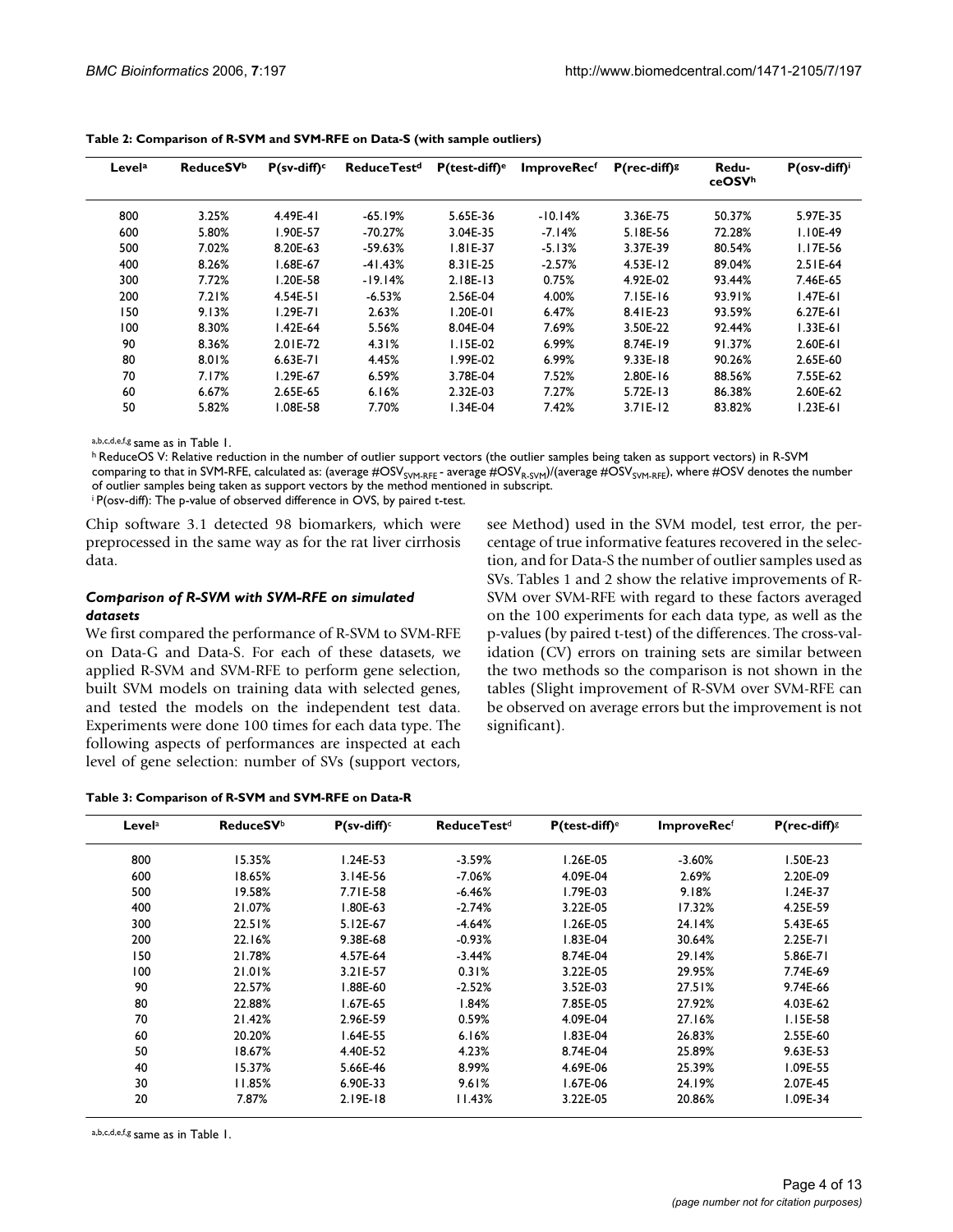| <b>Level</b> <sup>a</sup> |                   | <b>R-SVM</b> |                   | <b>SVM-RFE</b> |
|---------------------------|-------------------|--------------|-------------------|----------------|
|                           | CV <sub>2</sub> b | AveSV c      | CV <sub>2</sub> b | AveSV c        |
| 93                        | 4.2%              | 14.75        | 4.2%              | 14.75          |
| 80                        | 4.2%              | 11.91        | 4.2%              | 14.74          |
| 70                        | 4.2%              | 9.95         | 4.2%              | 14.73          |
| 60                        | 3.2%              | 9.22         | 4.2%              | 13.91          |
| 50                        | 3.2%              | 9.03         | 4.2%              | 13.82          |
| 40                        | 3.2%              | 9.02         | 4.2%              | 14.65          |
| 30                        | 3.2%              | 8.95         | 4.2%              | 13.65          |
| 20                        | 3.2%              | 8.93         | 4.2%              | 9.98           |
| 8                         | 4.2%              | 8.14         | 4.2%              | 9.97           |
| 16                        | 4.2%              | 8.08         | 3.2%              | 7.26           |
| 15                        | 4.2%              | 7.60         | 3.2%              | 7.15           |
| 4                         | 4.2%              | 7.54         | 3.2%              | 7.94           |
| 3                         | 6.3%              | 7.58         | 4.2%              | 7.98           |
| 12                        | 6.3%              | 7.41         | 4.2%              | 8.05           |
| $\mathbf{H}$              | 6.3%              | 7.65         | 4.2%              | 8.02           |
| 10                        | 6.3%              | 7.64         | 3.2%              | 9.83           |
| 9                         | 5.3%              | 6.50         | 3.2%              | 8.83           |
| 8                         | 4.2%              | 5.97         | 4.2%              | 7.01           |
| $\overline{7}$            | 4.2%              | 6.73         | 4.2%              | 6.05           |
| 6                         | 4.2%              | 5.98         | 3.2%              | 5.97           |
| 5                         | 5.3%              | 5.94         | 4.2%              | 5.05           |

#### **Table 4: The CV results on the rat cirrhosis data**

a Level: The number of features selected in each recursive step.

b CV2: Total cross-validation error rate (CV2 error rate).

c AveSV: Average number of support vectors used in the cross-validations at each level.

It can be seen on both Data-G and Data-S that at most of the selection levels, especially at those lower levels (with fewer selected genes), the number of SVs used by R-SVM is 5 %~8 % fewer than that of SVM-RFE, indicating the better generalization ability of R-SVM. One can also see that at the same selection level, R-SVM recovers significantly more of the informative genes than SVM-RFE, and the improvement is about 3 %~7 % at lower selection levels. These two factors can explain the observation that independent test errors of R-SVM were significantly lower than that of SVM-RFE (by 5–10%) at lower selection levels. On the Data-S with outlier samples, R-SVM also shows a better ability to avoid taking the outlier samples as SVs (R-SVM reduces up to 94% of the outlier SVs than SVM-RFE).

As simulation models for Data-G and Data-S are too simplistic, we compared on Data-R and the results are shown in Table 3. It can be seen that the improvement of R-SVM over SVM-RFE with regard to both the number of SVs used and the number of informative genes recovered are more significant. In terms of testing errors on the independent data, SVM-RFE outperformed R-SVM initially at high selection levels. When fewer genes were selected, R-SVM gradually out-raced SVM-RFE, and the improvement of R-SVM over SVM-RFE became more obvious as the number

| Table 5: The top 6 R-SVM-selected biomarkers with their t-test and ROC statistics |
|-----------------------------------------------------------------------------------|
|-----------------------------------------------------------------------------------|

| $m/z$ (Da) |                   | t-test       |              |            | <b>ROC</b> curve      |
|------------|-------------------|--------------|--------------|------------|-----------------------|
|            | rank <sup>a</sup> | t-statistics | p-value      | <b>AUC</b> | $AUC$ se <sup>b</sup> |
| 3526.68    |                   | 11.916       | 2.05E-19     | 0.969      | 0.024                 |
| 3548.26    | 3                 | 11.234       | $4.02E - 18$ | 0.955      | 0.029                 |
| 1754.12    |                   | 9.784        | $2.55E-15$   | 0.936      | 0.034                 |
| 4195.07    | 15                | 5.341        | 8.46E-07     | 0.821      | 0.043                 |
| 8211.04    | 30                | 3.660        | 4.51E-04     | 0.712      | 0.063                 |
| 4912.63    | 34                | 3.339        | I.28E-03     | 0.696      | 0.057                 |

a Rank by t-statistics

b Standard error of the AUC (area under curve).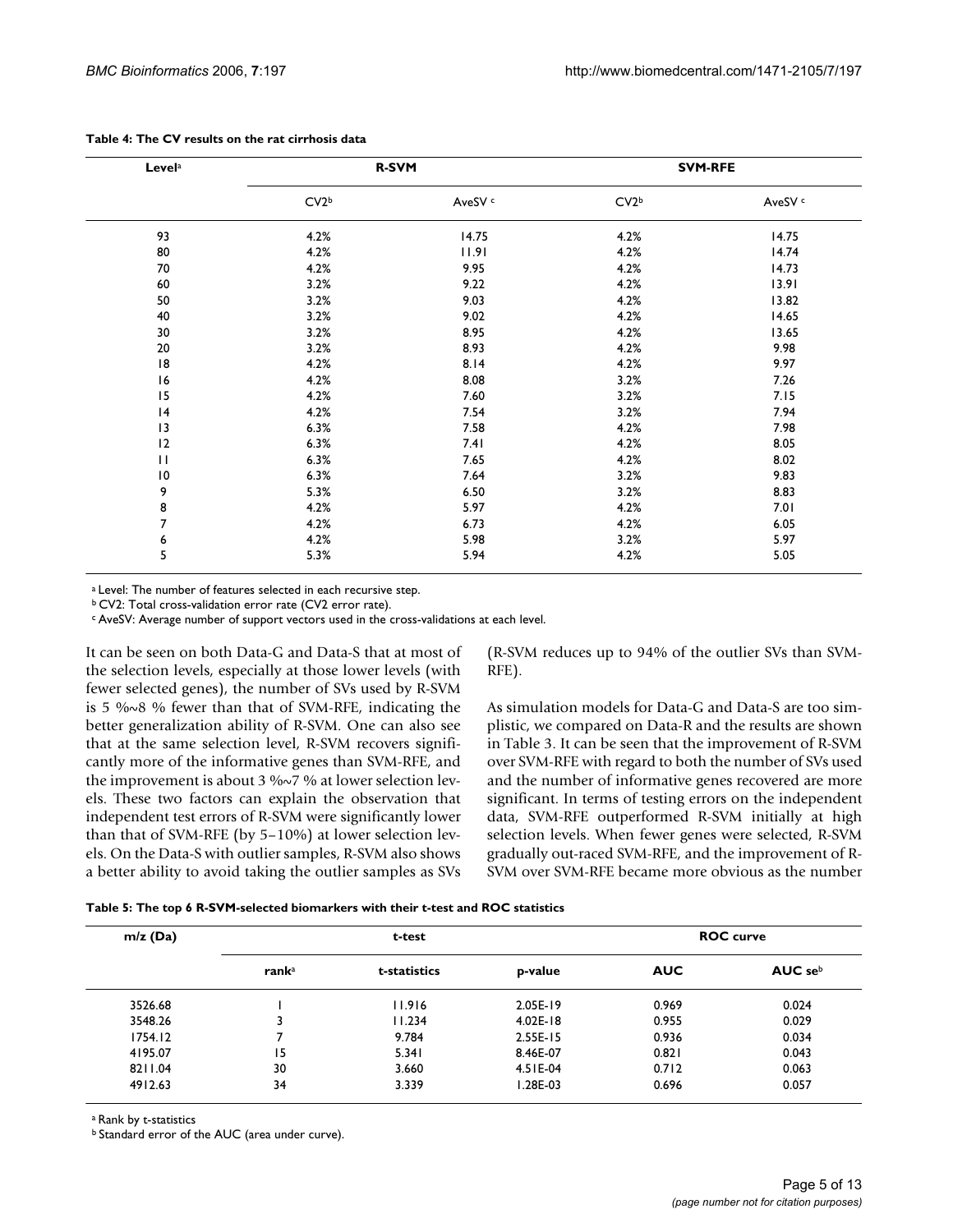| Level <sup>a</sup> |                  | <b>R-SVM</b>    |                  | <b>SVM-RFE</b>             |
|--------------------|------------------|-----------------|------------------|----------------------------|
|                    | CV2 <sup>b</sup> | <b>MeanSV</b> c | CV2 <sup>b</sup> | <b>MeanSV</b> <sup>c</sup> |
| 98                 | 28.7%            | 54.65           | 28.70%           | 54.65                      |
| 88                 | 27.9%            | 50.10           | 29.40%           | 55.25                      |
| 79                 | 29.4%            | 49.28           | 30.10%           | 52.21                      |
| 71                 | 29.4%            | 47.48           | 30.90%           | 50.88                      |
| 63                 | 27.9%            | 44.65           | 27.90%           | 48.42                      |
| 56                 | 27.2%            | 42.50           | 27.90%           | 46.02                      |
| 50                 | 27.9%            | 40.04           | 26.50%           | 40.13                      |
| 45                 | 25.7%            | 38.65           | 26.50%           | 40.25                      |
| 40                 | 24.3%            | 37.04           | 27.90%           | 34.88                      |
| 36                 | 23.5%            | 35.16           | 27.90%           | 34.51                      |
| 32                 | 22.1%            | 33.26           | 27.90%           | 30.75                      |
| 28                 | 22.8%            | 32.04           | 27.20%           | 27.77                      |
| 25                 | 22.1%            | 31.24           | 30.90%           | 24.61                      |
| 22                 | 22.1%            | 31.15           | 34.60%           | 23.93                      |
| 9                  | 22.8%            | 32.10           | 30.10%           | 26.79                      |
| 17                 | 25.7%            | 33.26           | 29.40%           | 31.28                      |
| 15                 | 23.5%            | 35.68           | 25.70%           | 35.10                      |
| 3                  | 19.9%            | 37.40           | 26.50%           | 42.15                      |
| $\mathbf{H}$       | 22.1%            | 37.83           | 25.00%           | 46.03                      |
| 9                  | 21.3%            | 42.01           | 24.30%           | 50.18                      |
| 8                  | 17.6%            | 44.07           | 22.10%           | 49.93                      |
| $\overline{7}$     | 23.5%            | 50.29           | 20.60%           | 51.43                      |
| 6                  | 22.1%            | 54.73           | 20.60%           | 52.39                      |
| 5                  | 22.1%            | 57.98           | 20.60%           | 52.18                      |
| 4                  | 22.8%            | 59.75           | 25.00%           | 58.92                      |
| 3                  | 27.2%            | 78.90           | 32.40%           | 77.46                      |

| Table 6: The CV results on the human breast cancer dataset |
|------------------------------------------------------------|
|                                                            |

a,b,c Same as in Table 4.

of selected features decreased. This tendency was also observed on Data-G and Data-S. It is likely due to the fact that R-SVM selected more informative features and that it is more important to include truly informative ones when fewer features are used in a classifier.

#### *Application on the rat liver cirrhosis data*

We applied R-SVM and SVM-RFE to the two real SELDI-TOF-MS datasets. Table 4 shows the results on the rat liver cirrhosis data. Since there is no independent test set and there is no standard answer about the true informative features, we only list the cross-validation errors and the number of SVs in Table 4. It can be seen that at some selection levels R-SVM achieved smaller CV errors, while at others SVM-RFE gave smaller CV errors, but the differences are not significant. However, at most levels, R-SVM uses fewer SVs than SVM-RFE. (Note that in Tables 4 and 6, the number of SVs is the average among the cross-validation experiments, different from that in Tables 1 and 2.)

The top 6 biomarkers selected by R-SVM were reported for further biological investigation. They are listed in Table 5 along with their t-statistics and ROC statistics. We see that the top 6 markers are all significantly correlated with the sample classification on their own, but not necessarily be ranked at the top according to the univariate criterion. Among the top 6 biomarkers, the 3,495 Da protein was down-regulated in the liver cirrhosis rats. On-chip purification and tryptic digestion was conducted. Combined data from PMF (peptide mass fingerprint) and MALDI-TOF/TOF MS/MS spectra suggested that this 3495 Da protein shares homology to a histidine-rich glycoprotein [14]. It has been reported that the mRNA of this gene was found to be specifically expressed only in liver [16]. We speculate that down-regulation of histidine-rich glycoprotein in cirrhotic liver may be a manifestation of loss of normal liver function, including secretary pathways upon treatment with thioacetamide [14].

#### *Application on the human breast cancer data*

The results of R-SVM and SVM-RFE on the breast cancer dataset are listed in Table 6. Error rates and SV numbers on this dataset were higher than in the rat liver cirrhosis study, due to the complexity of the problem under study and individual variations among human individuals. Still, we found that R-SVM tends to use fewer SVs at most selection levels and, hence, may have a better generalizability than SVM-RFE.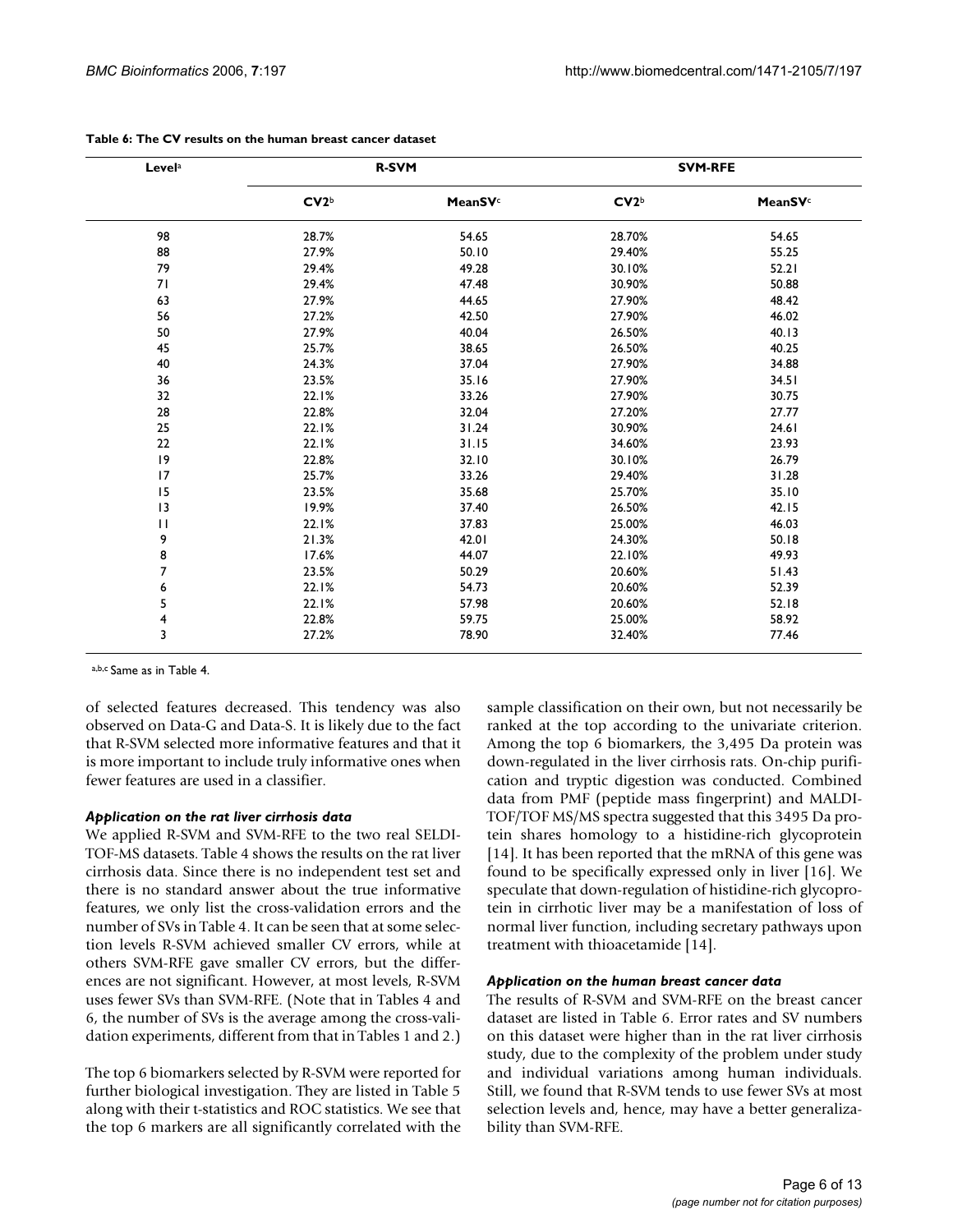|                            |                              | t-test       |                |            | <b>ROC</b> curve |
|----------------------------|------------------------------|--------------|----------------|------------|------------------|
| <b>Marker</b> <sup>a</sup> | $\mathbf{Rank}^{\mathrm{b}}$ | t-statistics | <b>P-value</b> | <b>AUC</b> | AUC se           |
| <sup>+</sup> Marker-5      |                              | $-5.867$     | 3.31E-08       | 0.775      | 0.041            |
| *Marker-28                 |                              | $-5.229$     | 7.68E-07       | 0.745      | 0.043            |
| Marker-29                  |                              | 5.169        | 9.29E-07       | 0.708      | 0.044            |
| *Marker-58                 | 4                            | $-4.9$       | 2.79E-06       | 0.754      | 0.043            |
| Marker-74                  | 6                            | 4.103        | 7.07E-05       | 0.700      | 0.044            |
| Marker-81                  | $\overline{0}$               | $-2.963$     | $3.61E-03$     | 0.626      | 0.048            |
| Marker-92                  | 52                           | 1.639        | 0.104          | 0.638      | 0.047            |
| Marker-97                  | 94                           | 0.162        | 0.872          | 0.570      | 0.049            |

a The biological study based on these and other data will be published elsewhere. Here we use the relative sequential position of the markers on the m/z axis to represent them.

b Rank ordered by t-statistics among the 98 markers.

+ Biomarkers corresponds to "peptide A"

The minimal CV error rate (17.6%) is achieved at the 8 feature level by R-SVM. These 8 markers and their t-statistics and ROC statistics are listed in Table 7. Six of the top 8 R-SVM selected markers are called significant by t-statistics (p-value<0.01; 5 of them with p-value<0.0001). The top marker, Marker-5, has an AUC (area under the ROC curve) of only 0.775, but the 8 markers jointly classify 82.4% of all cases correctly. The AUC of the SVM model built on the R-SVM-selected with 8 markers is 0.928, much larger than that of the best single marker, Marker-5. Using direct on-chip sequencing provided by Ciphergen, one important peptide (Peptide A) was identified and was selected for further study. Follow-up biological study showed that this peptide may be an important indicator of the disease status of breast cancer patients [15].

We also applied the Random Forest (RF) method [17] to this human breast cancer dataset. With the DecreaseGiniDistance criterion [17], we selected the 8 most important markers from this data, of which 6 are also among the 8 markers selected by R-SVM. The out-of-bag error reported by the RF method was 25.7%, which is higher than the minimal CV error of 17.6% reached by R-SVM. However, these two error rates are not directly comparable. The out-of-bag error reported by RF is based on a resampling approach, which makes the effective sample size

| <b>Level</b> <sup>a</sup> | <b>ReduceTestd</b> | $P$ (test-diff) <sup>e</sup> | <b>ImproveRecf</b> | $P$ (rec-diff) $\epsilon$ |
|---------------------------|--------------------|------------------------------|--------------------|---------------------------|
| 800                       | 36.36%             | $1.16E-17$                   | 1.02%              | 2.13E-06                  |
| 600                       | 38.95%             | $6.74E - 17$                 | 9.49%              | $2.14E-62$                |
| 500                       | 39.51%             | 8.72E-21                     | 14.82%             | $3.77E - 71$              |
| 400                       | 44.84%             | 3.86E-23                     | 20.83%             | I.68E-79                  |
| 300                       | 49.75%             | 6.86E-25                     | 28.72%             | 3.48E-86                  |
| 200                       | 54.22%             | 2.02E-27                     | 36.75%             | 3.70E-91                  |
| 150                       | 54.83%             | 9.37E-30                     | 36.14%             | 2.65E-86                  |
| 100                       | 43.56%             | $6.63E-25$                   | 33.61%             | 4.42E-75                  |
| 90                        | 42.35%             | I.85E-26                     | 31.09%             | 4.23E-73                  |
| 80                        | 37.37%             | 7.35E-25                     | 29.08%             | 3.79E-67                  |
| 70                        | 32.23%             | I.20E-20                     | 26.54%             | $9.22E-63$                |
| 60                        | 27.79%             | $1.16E-20$                   | 24.39%             | $1.24E-6I$                |
| 50                        | 23.47%             | $8.64E - 15$                 | 21.80%             | $1.83E-53$                |

a Level: The number of features selected in each recursive step.

<sup>d</sup>ReduceTest: Relative reduction in the mean test error rates of SVM comparing to that of WV, calculated as: (average TestError<sub>WV</sub> - average TestError (WV) - average TestError (WV) - average TestError (WV) - average Tes

e P(test-diff): The p-value of the observed differences in test error rates, by paired t-test.

f ImproveRec: Relative improvement in the proportion of recovered informative genes by R-SVM comparing to that by WV, calculated as: (average #REC<sub>R-SVM</sub> - average #REC<sub>WV</sub>)/(average #REC<sub>WV</sub>), where #REC represents the number of recovered true informative genes with the method stated in the subscript.

g P(rec-diff): The p-value of the observed difference in proportion of recovered informative genes, by paired t-test.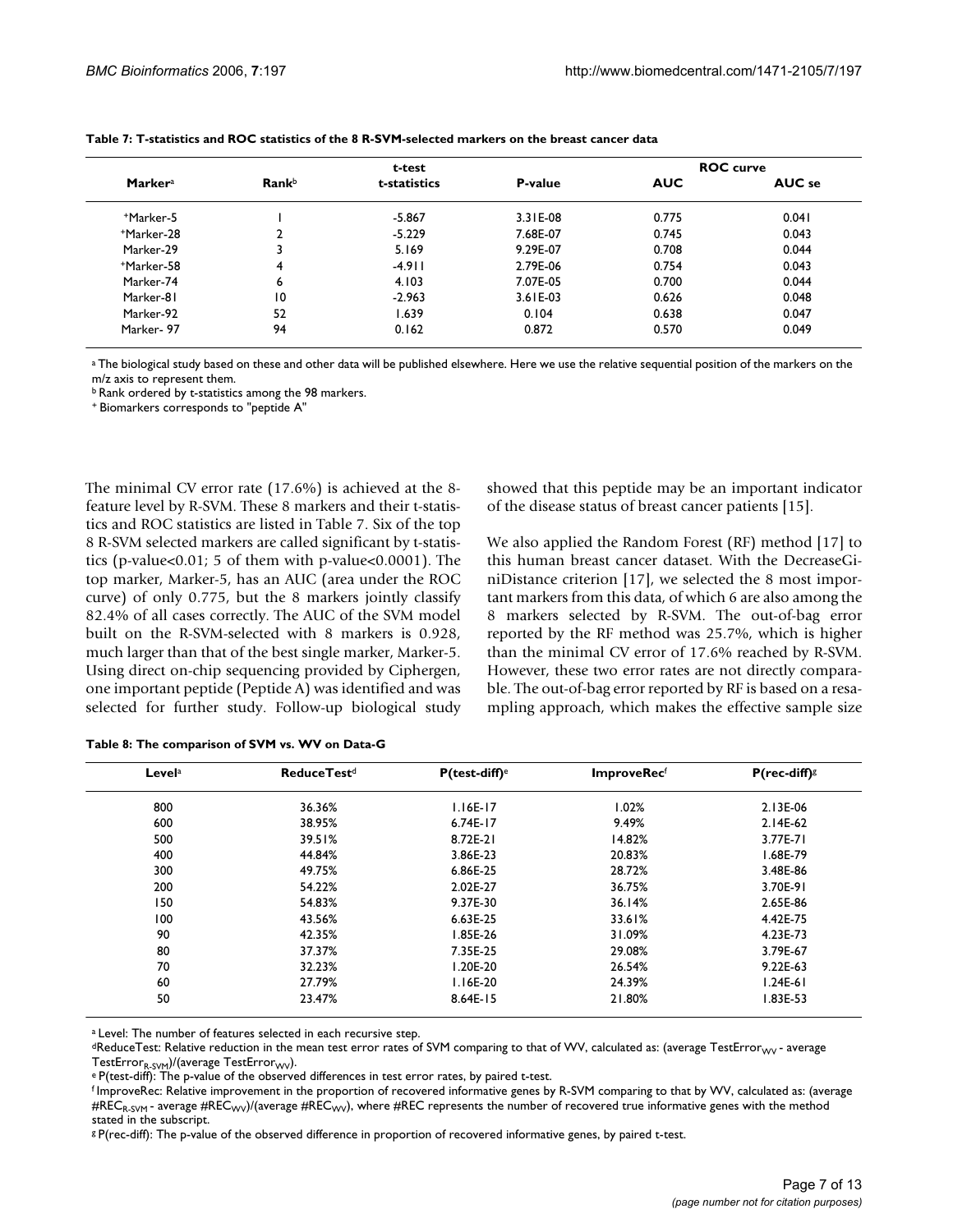| Level <sup>a</sup> | <b>ReduceTestd</b> | $P$ (test-diff) <sup>e</sup> | <b>ImproveRecf</b> | $P$ (rec-diff) $8$ |
|--------------------|--------------------|------------------------------|--------------------|--------------------|
| 800                | $-12.32%$          | I.58E-04                     | $-4.01%$           | 8.77E-33           |
| 600                | $-30.90\%$         | $1.38E-19$                   | $-0.16%$           | 0.482              |
| 500                | $-40.09%$          | 2.98E-32                     | $-0.03%$           | 0.940              |
| 400                | -48.92%            | 2.95E-37                     | $-2.21%$           | $1.29E - 11$       |
| 300                | -58.87%            | $1.54E-44$                   | $-6.81%$           | 2.56E-35           |
| 200                | $-64.05%$          | $1.72E-48$                   | $-13.73%$          | 2.35E-53           |
| 150                | -60.96%            | $1.83E - 47$                 | $-15.52%$          | 2.15E-52           |
| 100                | $-56.41%$          | 2.62E-49                     | $-19.58%$          | I.29E-57           |
| 90                 | -52.91%            | I.58E-42                     | $-19.14%$          | $1.18E - 51$       |
| 80                 | -50.73%            | 2.35E-41                     | $-19.08%$          | $1.31E-51$         |
| 70                 | $-47.11%$          | 4.02E-40                     | $-18.27%$          | 6.03E-47           |
| 60                 | $-43.29%$          | 6.80E-38                     | $-17.58%$          | $1.18E-42$         |
| 50                 | $-36.01%$          | $1.06E-34$                   | $-16.35%$          | $1.34E-37$         |

| Table 9: The comparison of R-SVM vs. WV on Data-S |  |  |  |
|---------------------------------------------------|--|--|--|
|                                                   |  |  |  |

a,d,e,f,g Same as in Table 8.

of its training set smaller than the full size and, therefore, causes the estimated prediction error to be biased upwards. When the sample size is small, the bias of resampling error without any correction can be large. On the other hand, although cross validation error by the CV2 scheme (see Method) is unbiased, selecting the minimal error among multiple levels of feature eliminations may lead to a slightly over-optimistic estimate. Taking these two factors together, we conclude that the two tested methods performed similarly on this dataset.

#### *Comparison with the univariate method*

Many researchers believe that it is beneficial to use multivariate methods to analyze microarray and proteomics data as genes usually work in collaborative ways rather than as independent factors. However, univariate methods are still useful for identifying differentially expression features and continue to play important roles in many

applications. Therefore it is worthwhile to compare the performances of the SVM-based methods with more conventional univariate approaches, of which we take the weighted-voting (WV) method as a representative in this work.

Tables 8 and 9 show the comparison of R-SVM and WV on Data-G and Data-S. It can be seen that R-SVM outperformed WV on Data-G in both test accuracy and the recovery of informative genes at all selection levels, and the improvement is very significant. However, R-SVM was significantly inferior to WV in both aspects on Data-S, and the difference was more obvious when fewer genes are selected. These observations suggest that R-SVM is more robust than WV to outlier values spreading randomly in the dataset, but suffers more when some samples are entirely corrupted. Indeed, although R-SVM uses the class means to represent the samples for feature selection, the

| Levela | <b>ReduceTestd</b> | $P$ (test-diff) <sup>e</sup> | <b>ImproveRecf</b> | $P$ (rec-diff) $\epsilon$ |
|--------|--------------------|------------------------------|--------------------|---------------------------|
| 800    | 26.23%             | $6.15E - 11$                 | $-14.40%$          | I.76E-72                  |
| 600    | 21.40%             | 5.51E-08                     | -20.69%            | 4.32E-74                  |
| 500    | 20.28%             | $1.12E-09$                   | $-22.89%$          | $1.23E - 75$              |
| 400    | 18.40%             | 2.70E-10                     | $-25.16%$          | 2.38E-75                  |
| 300    | 14.86%             | 5.51E-08                     | $-28.52%$          | 1.01E-76                  |
| 200    | 18.18%             | 5.64E-07                     | $-26.47%$          | 3.99E-83                  |
| 150    | 13.35%             | I.26E-05                     | $-23.87%$          | 4.98E-77                  |
| 100    | 13.07%             | 5.64E-07                     | $-18.37%$          | $1.21E-63$                |
| 90     | 13.53%             | I.26E-05                     | $-17.91%$          | $1.03E-60$                |
| 80     | 15.34%             | 4.69E-06                     | $-16.69%$          | $1.16E-57$                |
| 70     | 12.04%             | 4.09E-04                     | $-15.49%$          | 4.30E-52                  |
| 60     | 12.76%             | 5.64E-07                     | $-13.95%$          | 4.61E-47                  |
| 50     | 9.09%              | 4.09E-04                     | $-12.68%$          | 3.89E-42                  |
| 40     | 8.75%              | I.79E-03                     | $-10.50%$          | I.00E-35                  |
| 30     | 8.90%              | I.83E-04                     | -7.77%             | 2.22E-32                  |

a,d,e,f,g Same as in Table 8.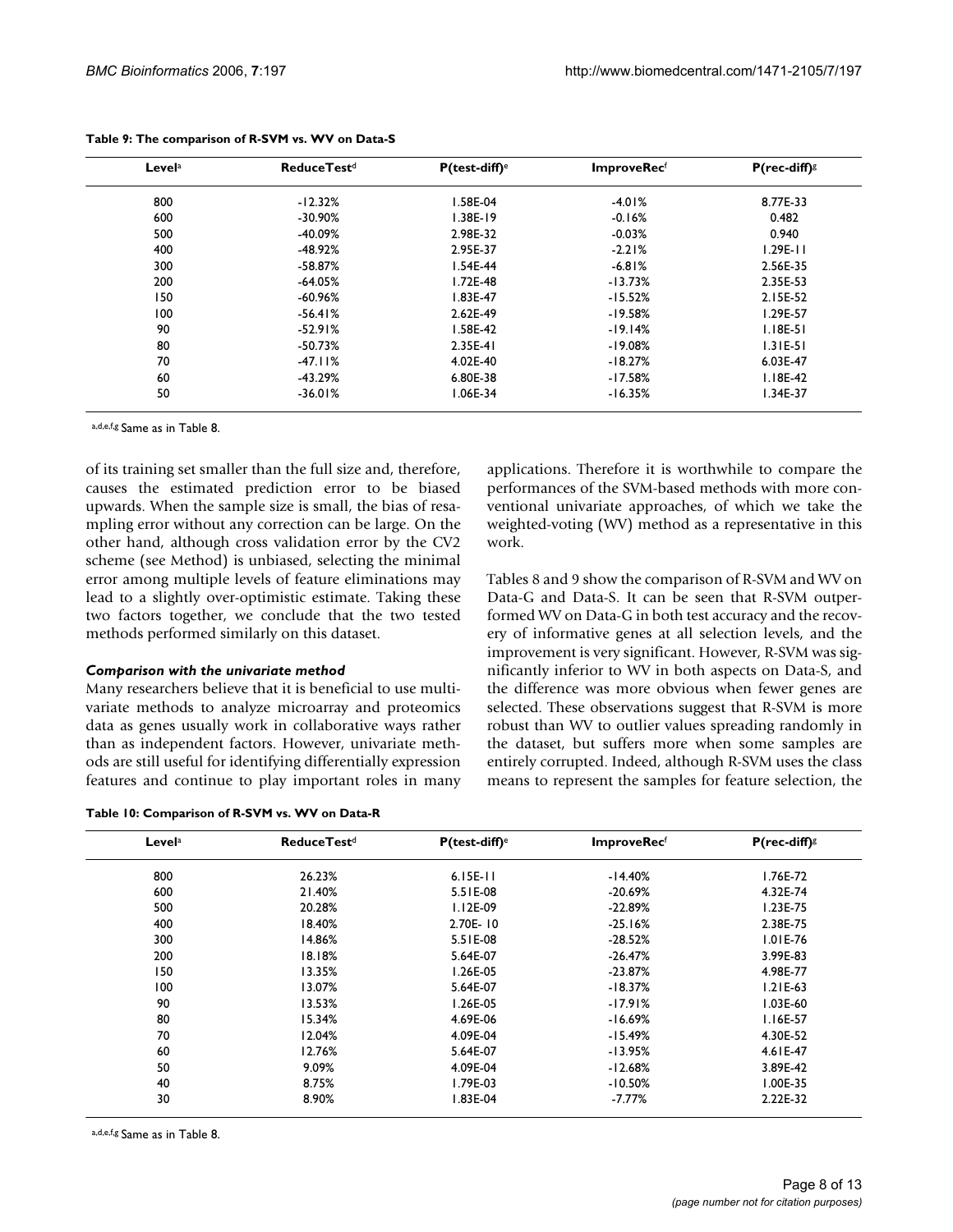standard SVM uses only boundary samples (SVs) in building the classifiers, thus a few outlier samples can make big effect on degrading its performance. (On this specific simulation model, the effect of the outlier samples can be easily cancelled by taking a normalization step on the samples.)

Table 10 gives the comparison of R-SVM and WV on Data-R. It is interesting to note that, unlike on Data-G or Data-S, R-SVM is superior to WV in terms of test accuracy on independent test sets, but is inferior to WV in terms of the number of recovered informative genes. The differences become smaller when fewer genes were used, but they are still significant. This phenomenon has not been observed in the other types of simulated data, and is likely caused by the fact that some genes in Data-R are correlated as in real microarray and MS data, whereas the genes in Data-G and Data-S are independently generated. As a multivariate method, SVM uses the genes not according to their individual differences between the classes, but rather according to the collaborative information of multiple genes. Thus, some correlated genes will not be selected due to the redundancy of information, even if they are all differentially expressed. This is not a disadvantage for SVM when the major goal is better classification. However, if the goal includes discovering *all* genes that are informative, new strategies will be needed for improving SVM-like methods on this aspect.

We should note that all our simulation designs (Data-G, Data-S, and Data-R) are favorable to univariate methods since the true underlying classification information is in the differential expression of individual genes. The models haven't consider any collaborative effects (not even additive effects), thus they bias in favor of the single-variable approach *a priori*. We expect that in more complicated situations when combinatorial effects play major roles, SVM-based methods will perform even better.

#### **Conclusion**

High-throughput genomics and proteomics data open a new route to the classification of complex diseases. Machine learning methods for feature selection and classification have been playing active roles in analyzing such data. We compared two similar methods, SVM-RFE and R-SVM, both adopting recursive procedures to select features according to their importance in SVM classifiers. The major difference between the two methods is the criteria used for evaluating the contribution of genes. Although the two methods did not differ significantly in their crossvalidation performances, it appeared that R-SVM is more robust to severe noise and outliers and can recover more informative genes. The successful application of R-SVM on the rat liver cirrhosis SELDI data and human breast cancer SELDI data show that the proposed strategy can help to identify biologically important markers.

We compared R-SVM with a representative univariate method, the weighted-voting method on simulated data. Although the comparison is limited in scope (especially, no combinatorial effects have been simulated in the models), some interesting insights regarding their respective strengths and weaknesses are observed. The SVM-based method performs better in terms of the classification accuracy, but univariate methods can reveal more of the differentially expressed individual features. A more systematic comparative study of the univariate and multivariate methods can be helpful for better understanding the nature of the methods and problems.

#### **Availability and requirements**

AR code package of the R-SVM method and a Linux-based executable package are freely available.

Project name: R-SVM (R and Linux versions)

Project home page: [http://www.hsph.harvard.edu/bioin](http://www.hsph.harvard.edu/bioinfocore/R-SVM.html) [focore/R-SVM.html](http://www.hsph.harvard.edu/bioinfocore/R-SVM.html)

Operating systems: R version: Windows XP, Linux; Linux version: Linux.

Programming languages: R, C/C++

Other requirements: R for the R version; SVMTorch (provided) for the Linux version

License: free

#### **Methods**

#### *Assessing the performance of feature selection*

Since an independent test set is not available in many investigations, cross-validation (e.g., leave-one-out crossvalidation or LOOCV) is often used to assess the accuracy of classifiers. It should be noted that feature selection results may vary with even a single-case difference in the training set when the sample size is small. In some literature, feature selection steps were external to the cross validation procedures, i.e., the feature selection was done with all the samples and the cross-validation was only done for the classification procedure. We call this kind of cross validation CV1, with examples including [7,9,18- 21]. As pointed out by [22-24], CV1 may severely bias the evaluation in favor of the studied method due to "information leak" in the feature selection step. For example, in a pilot study, we generated 100 samples with 1000 features for each sample, all coming invariably from the Gaussian distribution *N*(0,1). We randomly assigned the samples into two classes ("fake-classes"). Since the data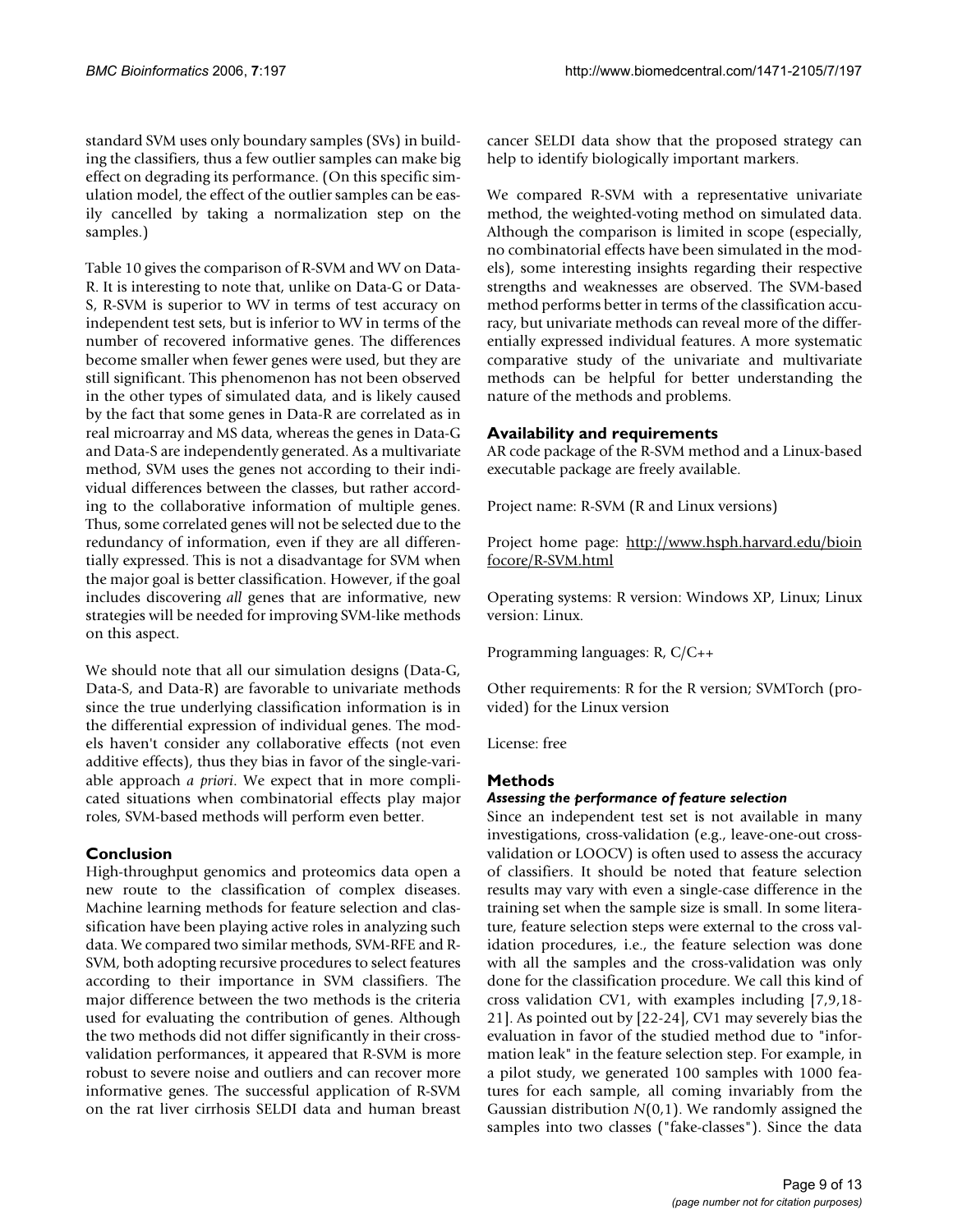set is totally non-informative, the faithful CV error should be around 50% no matter what method is used. But by CV1 scheme we could achieve a CV error as low as 0.025 after recursive feature selection, which shows that the bias caused by the improper cross-validation scheme can be surprisingly large. A more proper approach is to include the feature selection procedure in the cross validation, i.e., to leave the test sample(s) out from the training set before undergoing any feature selection. In this way, not only the classification algorithm, but also the feature selection method is validated. We call this scheme CV2 and use it in all of our investigations throughout. For the above "fakeclass" data, the error rate evaluated by CV2 was always around 50% regardless of the specific method used for feature selection and classification.

#### *The relative importance of features in SVM classifiers*

As a powerful and popular multivariate machine-learning method, SVMs have been widely used in biological classification problems. The key idea of the SVM [25-27] is to maximize the margin separating the two classes while minimizing the total classification errors. The theory and algorithm of SVM has been described in many papers and books (e.g., [26-29]), and several sets of SVM codes are publicly available such as the SVMTorch [30] we use. The SVM can be extended to its nonlinear forms by using proper kernels to replace the inner-products. However, information is usually far from sufficient for reliably estimating nonlinear relations for microarray or MS data. We therefore use the linear SVM here and take it as a reasonable first-order approximation to the "truth" with our limited data. The decision function of a linear SVM is:

$$
g(\mathbf{x}) = \operatorname{sgn} f(\mathbf{x}) = \operatorname{sgn}\left\{ (\mathbf{w} \cdot \mathbf{x}) + b \right\} = \operatorname{sgn}\left\{ \sum_{i=1}^{n} \alpha_i \gamma_i (\mathbf{x}_i \cdot \mathbf{x}) + b \right\}
$$
(1)

where **x** is the gene/protein expression vector of a sample,  $\mathbf{x}_i$  is that of sample *i* in the training set (*i* = 1,2,...,*n*),  $\gamma_i$ 

$$
\in \{+1,-1\}
$$
 is its corresponding class label,  $\mathbf{w} = \sum_{i=1}^{n} \alpha_i \gamma_i \mathbf{x}_i$  is

the vector of weights of the features, and *b* is a scalar offset. The  $a_i$ 's and *b* are estimated from the training set. Only those samples closest to the separating boundary (called support vectors or SVs) have non-zero *ai* 's, and therefore the function  $f(x)$  is a linear combination of only the SVs. For a new sample **x**, the sign of the decision function  $f(x)$ predicts the class it belongs to, and the absolute value of *f*(**x**) represents how far the sample is from the boundary. Theoretical investigations show that the proportion of SVs in the training set reflects an upper bound of the expected generalization error (error rate of predictions on future samples) [28].

Our goal is to select a subset of features with the maximum discriminatory power between the two classes. Since the feature dimension is large and the sample size is small, there are usually many combinations of features that can give zero error on the training data. Therefore, the "minimal error" criterion cannot work. Intuitively, it is desirable to find a set of features that give the maximal separation between the two classes of samples. Taking the possible unbalanced sample size into consideration, we define the following measure:

$$
S = \frac{1}{n_1} \sum_{\mathbf{x}^+ \in \text{class1}} f\left(\mathbf{x}^+\right) - \frac{1}{n_2} \sum_{\mathbf{x}^- \in \text{class2}} f\left(\mathbf{x}^-\right) \tag{2}
$$

where  $n_1$  and  $n_2$  are the numbers of samples in class 1 and 2. The larger *S* is, the better separated the two classes are. Considering (1) and denoting the means of feature *j* in the two classes as  $m_j^+$  and  $m_j^-$ , we get:

$$
S = \sum_{j=1}^{d} w_j m_j^+ - \sum_{j=1}^{d} w_j m_j^- = \sum_{j=1}^{d} w_j \left( m_j^+ - m_j^- \right) \tag{3}
$$

where *d* is the total number of features, and  $w_i$  is the *j*th component of the weight vector **w** . *S* is equivalent to the cosine of the angle between the normal vector of the separation plane (hyperplane)  $f(x) = 0$  and the vector  $m^+$ - $m^$ connecting the two class-means. It is the sum of terms defined on the single features, so we can define the contribution of feature *j* in *S* as

$$
s_j = w_j \left( m_j^+ - m_j^- \right). \tag{4}
$$

We call *sj* the contribution factor of feature *j*. It is not only decided by the weight  $w_i$  in the classifier function, but also decided by the data (the class-means).

An alternative way for measuring the importance of the features is using the square of weight  $w_j^2$  as derived in SVM-RFE by sensitivity analysis [7]. This can be viewed as using the weighted sums of support vectors in each class as the representatives, i.e.,

$$
\mathbf{r}^{+} = \sum_{\mathbf{x}_{i}^{+}:SVs \text{ in class 1}} \alpha_{i} \mathbf{x}_{i}^{+}, \quad \mathbf{r}^{-} = \sum_{\mathbf{x}_{i}^{-}:SVs \text{ in class 2}} \alpha_{i} \mathbf{x}_{i}^{-}. \tag{5}
$$

The separation between the two representatives can be written as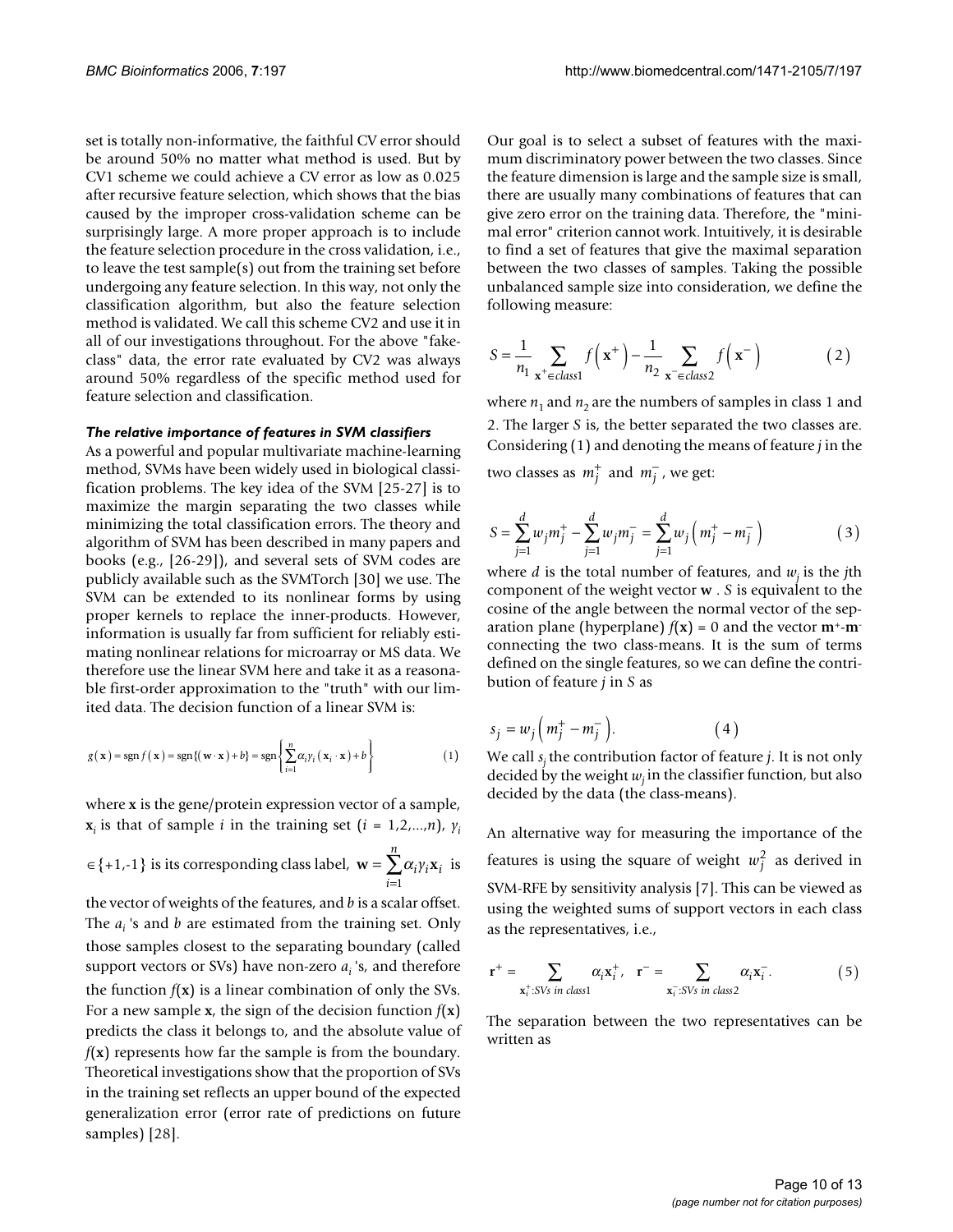

#### **Figure 1** Workflow of the R-SVM algorithm.

$$
S_{RFE} = f(\mathbf{r}^+) - f(\mathbf{r}^-) = \mathbf{w} \cdot (\mathbf{r}^+ - \mathbf{r}^-)
$$
  
=  $\mathbf{w} \cdot \sum_{\mathbf{x}_i: \text{SVs in both classes}} \alpha_i y_i \mathbf{x}_i = \mathbf{w} \cdot \mathbf{w}$   
=  $\sum_{j=1}^d w_j^2$ , (6)

which can be decomposed into the sum the contributions of every features:

$$
S_j^{RFE} = w_j^2 \tag{7}
$$

We note that, in the case where distributions of the two classes are both high-dimensional Gaussian with identical covariance matrix ∑, the optimal **w** is Fisher's linear discriminant function of the form  $\mathbf{w} = (\mathbf{m}^* \cdot \mathbf{m}^{\cdot})^T \Sigma^{-1}$ . Thus, (4)

corresponds to the individual component of (**m**+ - **m**- )*<sup>T</sup>*∑- 1(**m**+ -**m**- ), whereas (7) corresponds to the individual component of  $(m^+ - m^-)$ <sup> $T\Sigma$ -2 $(m^+ - m^-)$ . It thus appears that (7)</sup> may have put too much emphasis on the covariance matrix implicitly estimated from the observed high dimensional data. In contrast, our scheme of using classmeans as representatives ties in well with the classical linear discriminant analysis. Using class-means as representatives of the two classes makes the method less sensitive to noise and possible outliers, comparing to using only the few support vectors [31]. A more robust representative for a class of samples is the class-medians (or medoids in higher dimensions), as studied in [32]. However, in datasets we have tested, we did not observe significant differences between using medians and means. This is probably because the distributions of genes are reasonably symmetric so that the medians are close to the means.

### *Recursive classification and feature selection*

To select a subset of features that contribute the most in the classification, we rank all the features according to  $s_i$ defined in (4) and choose the top ones from the list. We use this strategy recursively in the following procedures:

Step 0. Define a decreasing series of feature numbers  $d_0$ >  $d_1>d_2$  ... >  $d_k$  to be selected in the series of selection steps. Set *i* = 0 and  $d_0 = d(i.e.,$  start with all features).

Step 1. At step *i*, build the SVM decision function with current *d<sub>i</sub>* features.

Step 2. Rank the features according to their contribution factors  $s_i$  in the trained SVM and select the top  $d_{i+1}$  features (eliminate the bottom  $d_i - d_{i+1}$  features).

Step 3. Set  $i = i+1$ . Repeat from Step 1 until  $i = k$ .

This is an implementation of the backward feature elimination scheme described in pattern recognition textbooks (e.g., [33]) with criteria defined on SVM models at each feature-selection level. It should be noted that this scheme is suboptimal as it does not exhaustively search in the space of all possible combinations. Our choices of the number of iterations and the number of features to be selected in each iteration are very *ad hoc*. Although different settings of these parameters may affect the results, we have observed that, for most cases when the two classes can be reasonably separated with the expression data, the classification performances achieved with different settings were very close to each other, and the majority of features ranked at the top positions were also very stable.

We follow the CV2 scheme to estimate the error rate at each level. In cross-validation experiments, different training subsets generate different lists of features (although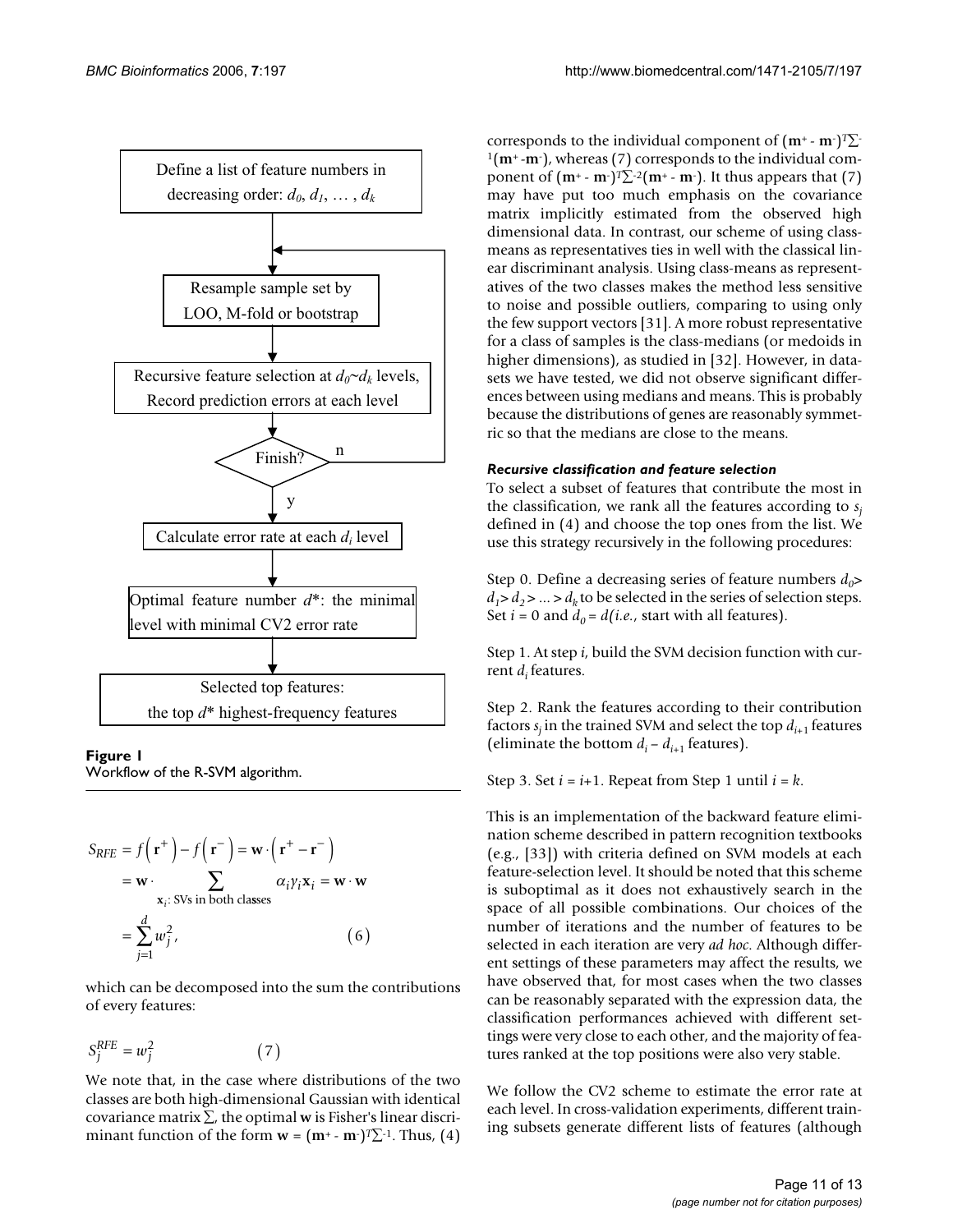many or most of them overlap in usual experiments). A frequency-based selection method is adopted to decide the lists of features to be reported [34]. That is, after the recursive feature selection steps on each subset, we count at each of the *di* levels the frequency of the features being selected among all rounds of cross-validation experiments. The top  $d_i$  most frequently selected features are reported as the final  $d_i$  features (called the top features).

In most situations, CV2 errors usually follow a U-shaped curve along the selection steps (feature numbers). Finding the minimal number of features that can give the minimal CV2 error rate is often desirable for real applications. Another realistic consideration is the limited ability of follow-up biological investigations on the selected features. As a compromise, we decide the final number of features to be reported in an experiment by considering both the error rates and the limitation of follow-up biological investigations. For example, in our proteomics applications, we chose to report the number of features that is less than 10 and gives the minimum CV2 error rate for less than 10 features. The entire workflow is depicted in Figure 1; we call this whole scheme R-SVM (recursive SVM).

#### *The SVM-RFE method*

We noted that the original SVM-RFE [7] ranked the genes only once using all samples, and used the top ranked genes in the succeeding cross-validation for the classifier. This is a typical CV 1 scheme which will generate a biased estimation of errors. In order to compare SVM-RFE with the proposed R-SVM algorithm fairly, we wrote our own version of SVM-RFE following the same workflow of R-SVM with the correct cross-validation scheme and the frequency-based selection method, and using the criterion

 $S_j^{RFE}$  instead of *s<sub>j</sub>* to sort genes.

#### *The weighted-voting method*

The basic idea of the weighted voting method by Golub et al [9] is closely related to the two-sample t-statistics. First, one defines the "correlation" between the expression values of a gene *g* to the classes

$$
c_g = [\mu_1(g) - \mu_2(g)]/[\sigma_1(g) + \sigma_2(g)],
$$
 (8)

where  $[\mu_1(g), \sigma_1(g)]$  and  $[\mu_2(g), \sigma_2(g)]$  denote the means and standard deviations of the expression levels of the gene for the samples in class 1 and class 2, respectively. The larger the absolute value  $|c_g|$  is, the more important the gene is for predicting the class memberships. The genes are ranked by their  $|c_g|$ 's and the top ones are selected. The class predictor is trained on the set of training samples with the selected genes. For predicting the membership of a new sample  $x$  with expression  $x_g$  of gene *g*, the vote of gene *g* is  $v_g = c_g (x_g - b_g)$  where  $b_g = [\mu_1(g) +$  $\mu_2(g)/2$ . A positive vote means a vote for class 1 and a negative vote is for class 2. The sign of the total vote  $V = \sum_{g} v_g$  is used as the final predictor.

### **Authors' contributions**

XZ and WHW initiated this project. XZ invented the basic strategy of R-SVM with the help of WHW and they did the study on the two schemes of cross-validation. XZ developed the initial version of the algorithm. XL added the voting scheme, wrote the codes implementing the current algorithm, and did the simulation experiments and most of the computation on the proteomics data. XL and JSL derived the theoretical relationship between R-SVM and SVM-RFE. JSL and WHW guided XZ and XL on analyzing the experiments, comparing the methods, and improving the algorithms. QS, LNH, JDI and AM produced the breast cancer proteomics data and worked on the biological analysis of the results. XX and HEL produced the rat liver cirrhosis data and did the biological analysis and followup validation of the results. XZ, XL and JSL executed the writing with input from all authors.

#### **Acknowledgements**

The authors thank Dr. Andrea Richardson for helpful discussion on the breast cancer experiment, and Lih-yin Lim for technical assistance in protein profiling in the rat liver cirrhosis study. Benoit Valin of Tsinghua University re-wrote the Linux version of the R-SVM code (as provided on the website) after this work was done. This work is supported in part by NSF grant DMS-09000166, NIH grant 1R01HG02341, R01HG02518, NSFC grants (60575014, 10228102/A010201) and the National Basic Research Program (2004CB518605, 2004BA711A21) of China, and NCI SPORE in Breast Cancer at Harvard University and the Women's Cancer Program at Dana Farber Cancer Institute. We thank Dr. Cristian Castillo-Davis at Harvard University for helping us to improve the writing, and the referees for numerous constructive comments.

#### **References**

- Yasui Y, Pepe M, Thompson ML, Adam BL, Wright GL, Qu YS, Potter JD, Winget M, Thornquist M, Feng ZD: **A data-analytic strategy for protein biomarker discovery: profiling of high-dimensional proteomic data for cancer detection.** *Biostatistics* 2003, **4(3):**449-463.
- 2. Fung ET, Enderwick C: **[ProteinChip clinical proteomics: com](http://www.ncbi.nlm.nih.gov/entrez/query.fcgi?cmd=Retrieve&db=PubMed&dopt=Abstract&list_uids=11906005)[putational challenges and solutions.](http://www.ncbi.nlm.nih.gov/entrez/query.fcgi?cmd=Retrieve&db=PubMed&dopt=Abstract&list_uids=11906005)** *Biotechniques* 2002:34-38.  $40 - 41$
- 3. Petricoin EF III, Ardekani AM, Hitt BA, Levine PJ, Fusaro VA, Steinberg SM, Mills GB, Simone C, Fishman DA, Kohn EC, Loitta LA: **Use of proteomic patterns in serum to identify ovarian cancer.** *The Lancet* 2002, **359:**572-577.
- 4. Petricoin EF III, Zoon KC, Kohn EC, Barrett JC, Liotta LA: **[Clinical](http://www.ncbi.nlm.nih.gov/entrez/query.fcgi?cmd=Retrieve&db=PubMed&dopt=Abstract&list_uids=12209149) [proteomics: Translating benchside promise into bedside](http://www.ncbi.nlm.nih.gov/entrez/query.fcgi?cmd=Retrieve&db=PubMed&dopt=Abstract&list_uids=12209149) [reality.](http://www.ncbi.nlm.nih.gov/entrez/query.fcgi?cmd=Retrieve&db=PubMed&dopt=Abstract&list_uids=12209149)** *Nature Reviews Drug Discovery* 2002, **1(9):**683-695.
- 5. Rai AJ, Chan DW: **[Cancer proteomics Serum diagnostics for](http://www.ncbi.nlm.nih.gov/entrez/query.fcgi?cmd=Retrieve&db=PubMed&dopt=Abstract&list_uids=15251974) [tumor marker discovery.](http://www.ncbi.nlm.nih.gov/entrez/query.fcgi?cmd=Retrieve&db=PubMed&dopt=Abstract&list_uids=15251974)** *Annals of the New York Academy of Sciences* 2004, **1022:**286-294.
- 6. Diamandis EP: **[Analysis of serum proteomic patterns for early](http://www.ncbi.nlm.nih.gov/entrez/query.fcgi?cmd=Retrieve&db=PubMed&dopt=Abstract&list_uids=14996856) [cancer diagnosis: drawing attention to potential problems.](http://www.ncbi.nlm.nih.gov/entrez/query.fcgi?cmd=Retrieve&db=PubMed&dopt=Abstract&list_uids=14996856)** *Journal of the National Cancer Institute* 2004, **96(5):**353-356.